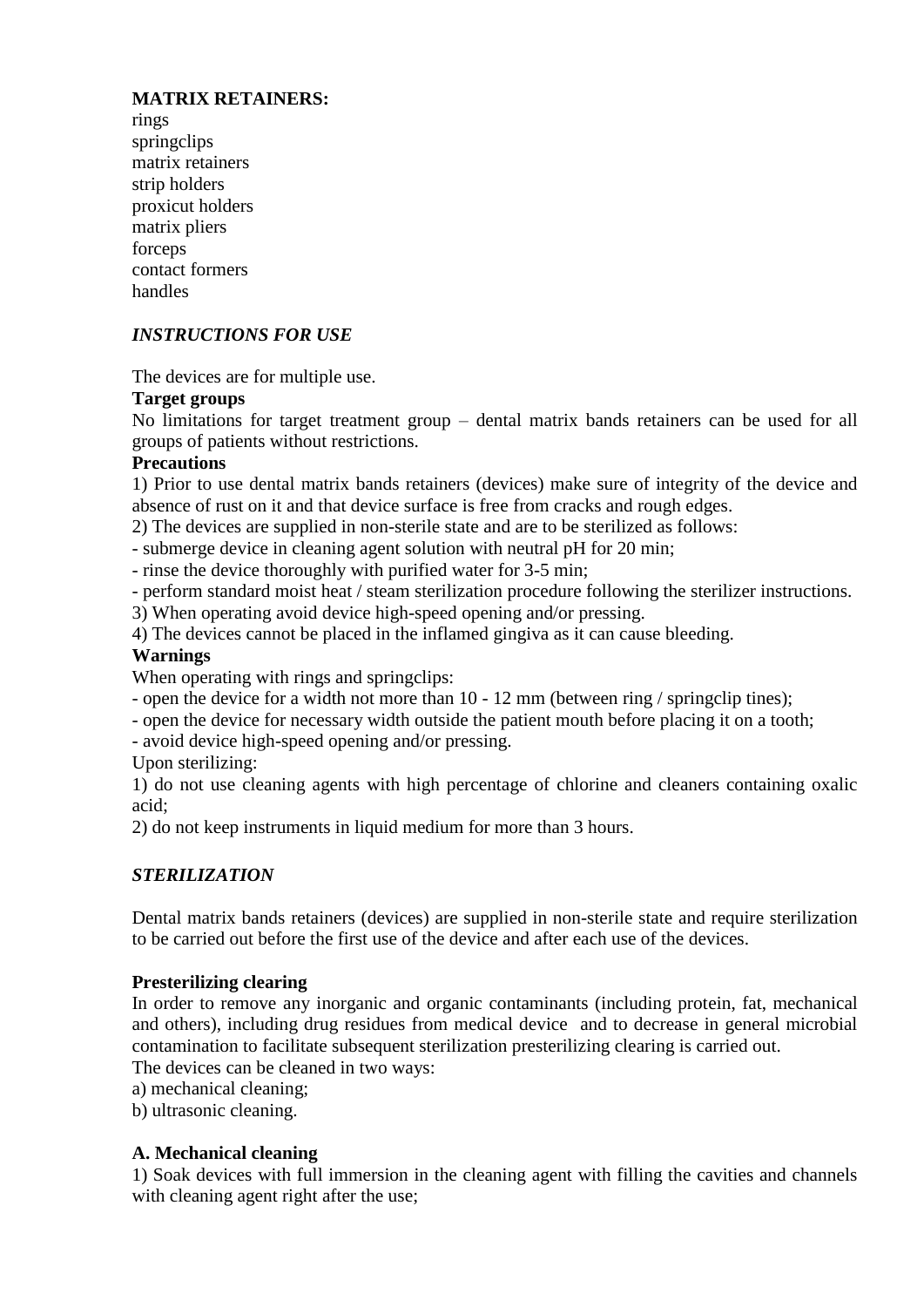2) Wash devices in the same cleaning agent in which it was soaked using a brush;

3) Rinse with running water (channels - using a syringe or electric suction);

4) Rinse with distilled water (channels - using a syringe or electric suction);

It is up to end user to ensure that cleaning agent is suitable for medical devices mechanical cleaning and use it in accordance with its instruction on use.

#### **B. Ultrasonic cleaning**

1) Fill the ultrasonic bath container with the devices (collapsible products were placed in disassembled form; products with locks - open), then the cleaning agent was added to at least 1/3 and not more than 2/3 of the volume of the container of the ultrasonic bath;

2) Process in an ultrasonic bath with the temperature of the cleaning agent at least  $18^{\circ}$ C;

3) Rinse with running water (channels - using a syringe or electric suction);

4) Rinse with distilled water (channels - using a syringe or electric suction);

It is up to end user to ensure that cleaning agent is suitable for use in ultrasonic baths and use it in accordance with its instruction on use.

#### **Sterilization process:**

# **Procedure:**

1) Disinfect your hands;

2) Put on disposable gloves;

3) Put the cleaned the devices in the autoclave bag;

4) Carry out the sterilization in accordance with the instruction of the autoclave manufacturer at  $134^{\circ}$ C for 5 minutes.

#### **Warning:**

1) Do not use detergents or disinfectants containing strong alkalines (pH>9), strong acids (pH<4), phenols or iodophors, hydrogen peroxide, interhalogenic agents, halogenic hydrocarbons, strong oxidizing agents, organic solvents, aldehydes.

2) Dry the devices thoroughly before sterilization.

3) Follow instructions of autoclave (sterilizer) manufacturer.

4) To avoid corrosion of the metal due to electrolysis, do not place devices in autoclave together with products made of aluminum, brass and copper.

5) Do not use / sterilize the devices in case of presence of traces of rust on the surface or traces of surface damage.

#### **Storage:** Sterilized devices can be stored:

1) In the UV-chamber – please refer for the instruction of the UV-chamber for the detailed storage conditions.

2) In the autoclave bags - please refer for the instruction of the autoclave bags for the detailed storage conditions. Products sterilized in autoclave bags should be stored in closed cabinets in clean, dry rooms, preferably at a temperature of 15-30°C and a relative humidity of 33-50%, avoiding exposure to direct sunlight. Unauthorized access to these rooms should be excluded.

# *OPERATING INSTRUCTIONS*

#### **RINGS**

# **Preparation**

- 1. Open the packaging.
- 2. Make sure that there are no:
- signs of violation of the integrity of the device (including cracks and chips),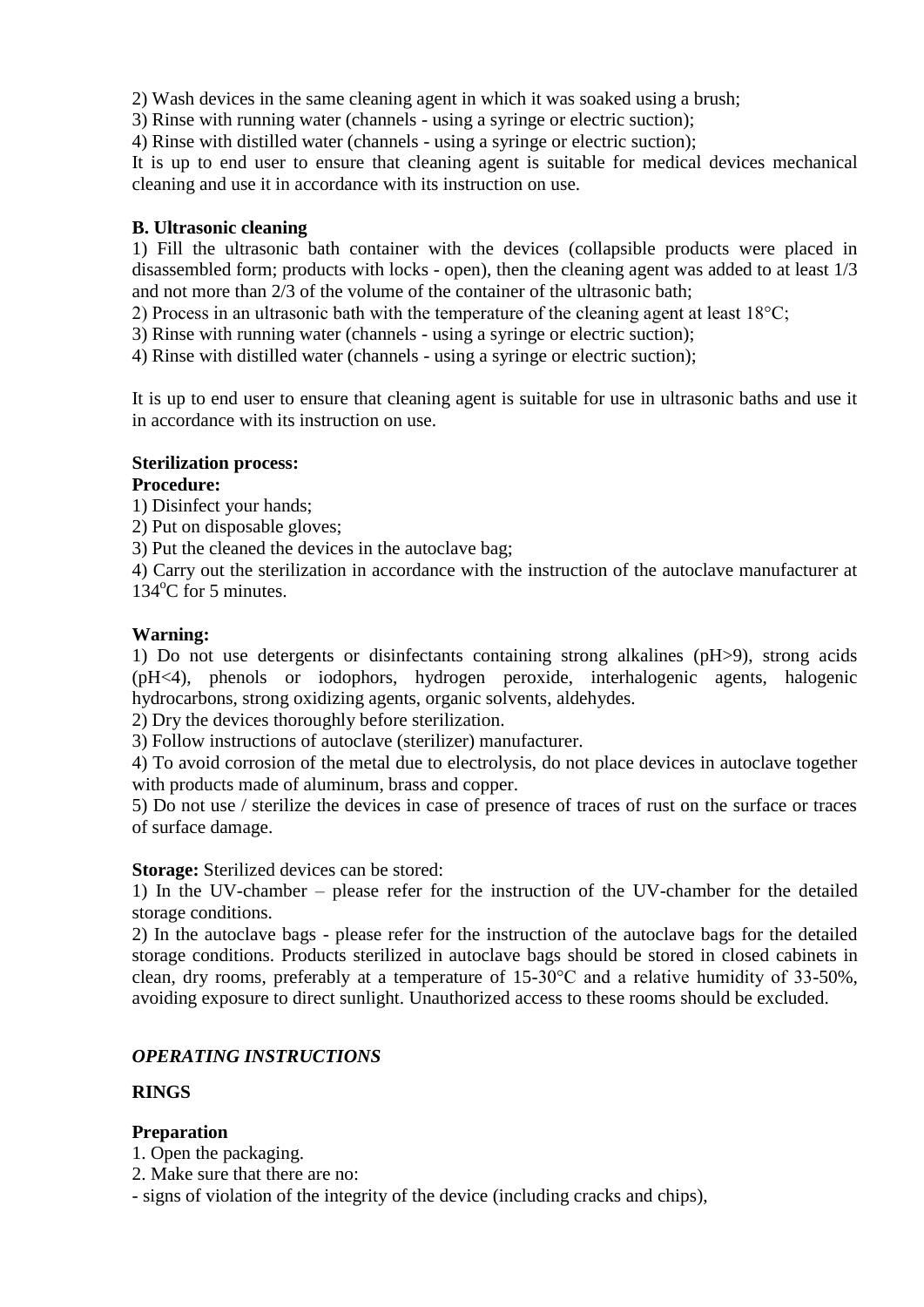- traces of rust or dirt on the surface.

3. Carry out disinfection, pre-sterilization cleaning and sterilization according to current instruction for use

4. Use only after sterilization.

# **Operating procedure**

# **Rings № 1.099А, № 1.099с, № 1.199, № 1.199b, № 1.199с, № 1.166, № 1.166b, № 1.166с, № 1.177, № 1.177b, № 1.177с, № 1.167, № 1.167(4), № 1.167(6), № 1.167b, № 1.167с, №1.088**

1. Place the matrix (strip) and the fixing wedge on the prepared tooth.

2. Using the forceps outside the oral cavity spread the ring and fix it in the extended state.

3. Insert the tines of the forceps with the ring into the oral cavity to the prepared tooth.

4. Install the ring so that its tines are located at the vestibular and lingual surfaces of the tooth, fixing the matrix (strip).

5. Release the handles of the forceps, while the tines of the ring cover the tooth.

6. Disengage the tines of the forceps from the ring and remove the forceps from the oral cavity.

7. Carry out the necessary manipulations.

8. Remove the ring from the oral cavity using forceps, observing the sequence of actions opposite to the described sequence of actions for setting.

# **Rings № 1.299, № 1.299b, № 1.299с, № 1.499, №1.599**

1. Install matrix and fixing wedge (if appropriate) onto the tooth under restoration.

2. Using forceps outside the mouth open the ring so that distance between ring tines does not exceed 10-12 mm.

3. Put add-on wedges on the tines of the ring.

- 4. Insert forceps with the ring with add-on wedges into the mouth.
- 5. Install the ring with add-on wedges onto the matrix.
- 6. Withdraw forceps from the mouth.
- 7. Perform restoration.
- 8. Remove the ring with add-on wedges from the mouth using forceps.

# **Rings № 1.033, № 1.033А, № 1.033с, № 1.022, № 1.022b, № 1.022с, № 1.044, № 1.044b, № 1.044с**

1. Outside the oral cavity, the matrix (strip) is connected to the ring.

2. Insert the tines of the forceps with the ring and matrix into the oral cavity to the tooth.

3. Cover the tooth with the matrix.

4. Release the handles of the forceps, while the matrix should tightly cover the tooth, isolating its inner surface.

5. Disengage the jaws of the forceps from the ring and remove the forceps from the oral cavity.

6. Carry out the necessary manipulations.

7. Separate the ring from the matrix and remove from the oral cavity using the same setting forceps.

# **Warnings**

When operating with rings:

- open the device for a width not more than 10 - 12 mm (between ring tines);

- open the device for necessary width outside the patient mouth before placing it on a tooth;

- avoid device high-speed opening and/or pressing.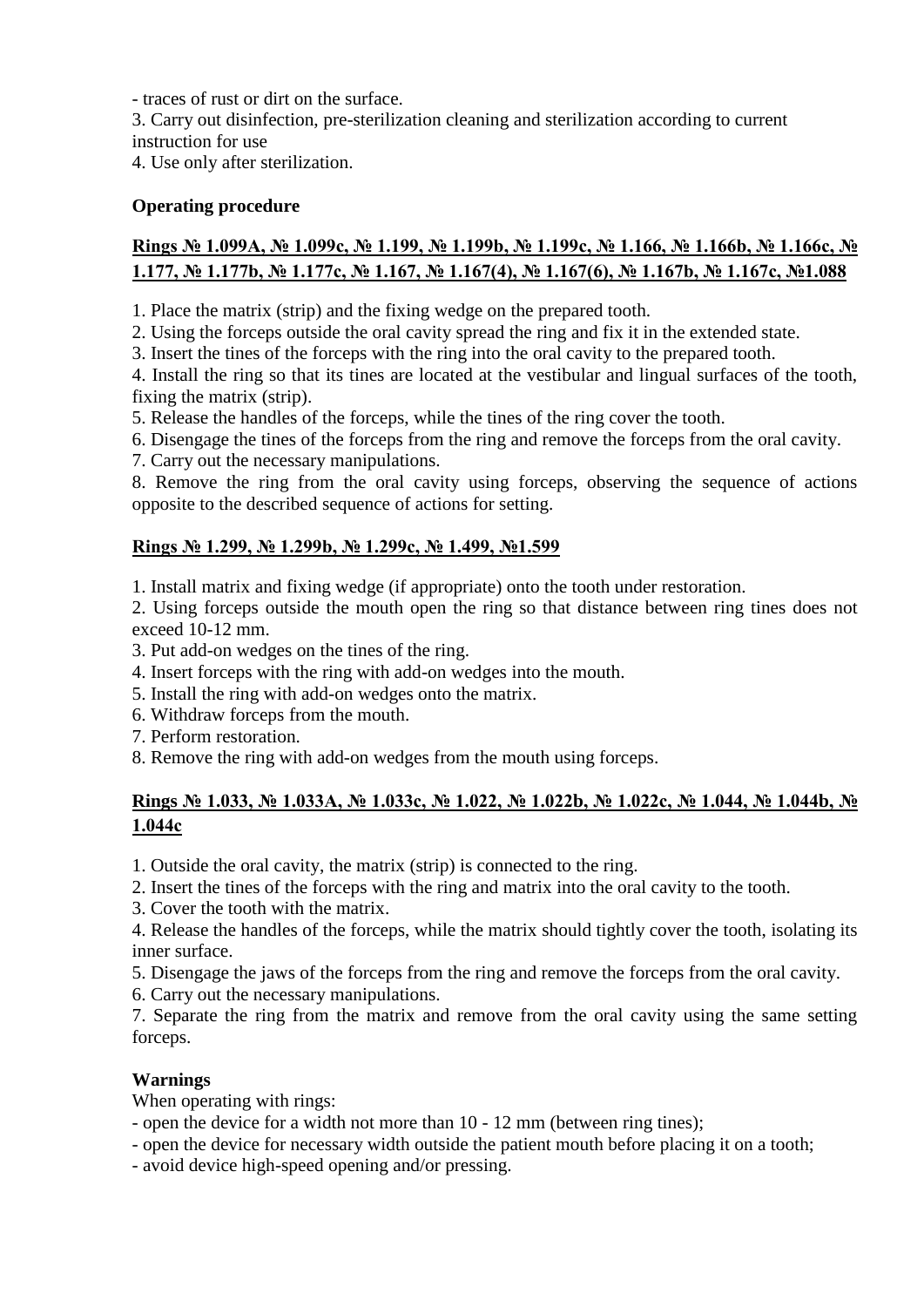# **SPRINGCLIPS**

# **Preparation**

1. Open the packaging.

2. Make sure that there are no:

- signs of violation of the integrity of the device (including cracks and chips),

- traces of rust or dirt on the surface.

3. Carry out disinfection, pre-sterilization cleaning and sterilization according to current instruction for use.

4. Use only after sterilization.

# **Operating procedure**

#### **Springclip №1.002**

1. Install perforated matrix and fixing wedge (if appropriate) onto the tooth under restoration.

2. Outside the mouth draw apart tines of the springclip.

3. Insert springclip into the mouth thus that edges of its tines fit in appropriate holes of perforated matrix.

4. Perform restoration.

5. Remove springclip with matrix from the mouth.

#### **Springclips №1.003, №1.005**

1. Outside the mouth draw apart tines of the springclip.

- 2. Take saddle matrix of the necessary type.
- 3. Insert tines of springclip into the side tubes of saddle matrix.
- 4. Insert springclip with saddle matrix into the mouth.
- 5. Install the system onto the tooth under restoration.
- 6. Perform restoration.
- 7. Remove springclip with saddle matrix from the mouth.

# **Springclip №1.004**

- 1. Outside the mouth draw apart tines of the springclip.
- 2. Take matrix of the necessary type.
- 3. Insert matrix edges into the slots of the springclip.
- 4. Insert springclip with matrix into the mouth.
- 5. Install the system onto the tooth under restoration.
- 6. Regulate matrix length and fix it by curving matrix edge.
- 7. Perform restoration.

# **Springclips №1.009, №1.103, №1.293, №1.295**

1. Place the matrix (strip) and the fixing wedge on the prepared tooth.

2. While pressing the handles of the springclip, dilute the springclip outside the oral cavity.

3. If necessary install add-on wedges №1.861, №1.866 or tubes №1.862 on the tines of springclip.

4. Insert the springclip into the oral cavity to the prepared tooth.

5. Install the springclip so that its tines are located at the vestibular and lingual surfaces of the tooth, fixing the matrix (strip).

- 6. Release the springclip knobs, while the tines of the springclip encircle the tooth.
- 7. Carry out the necessary manipulations.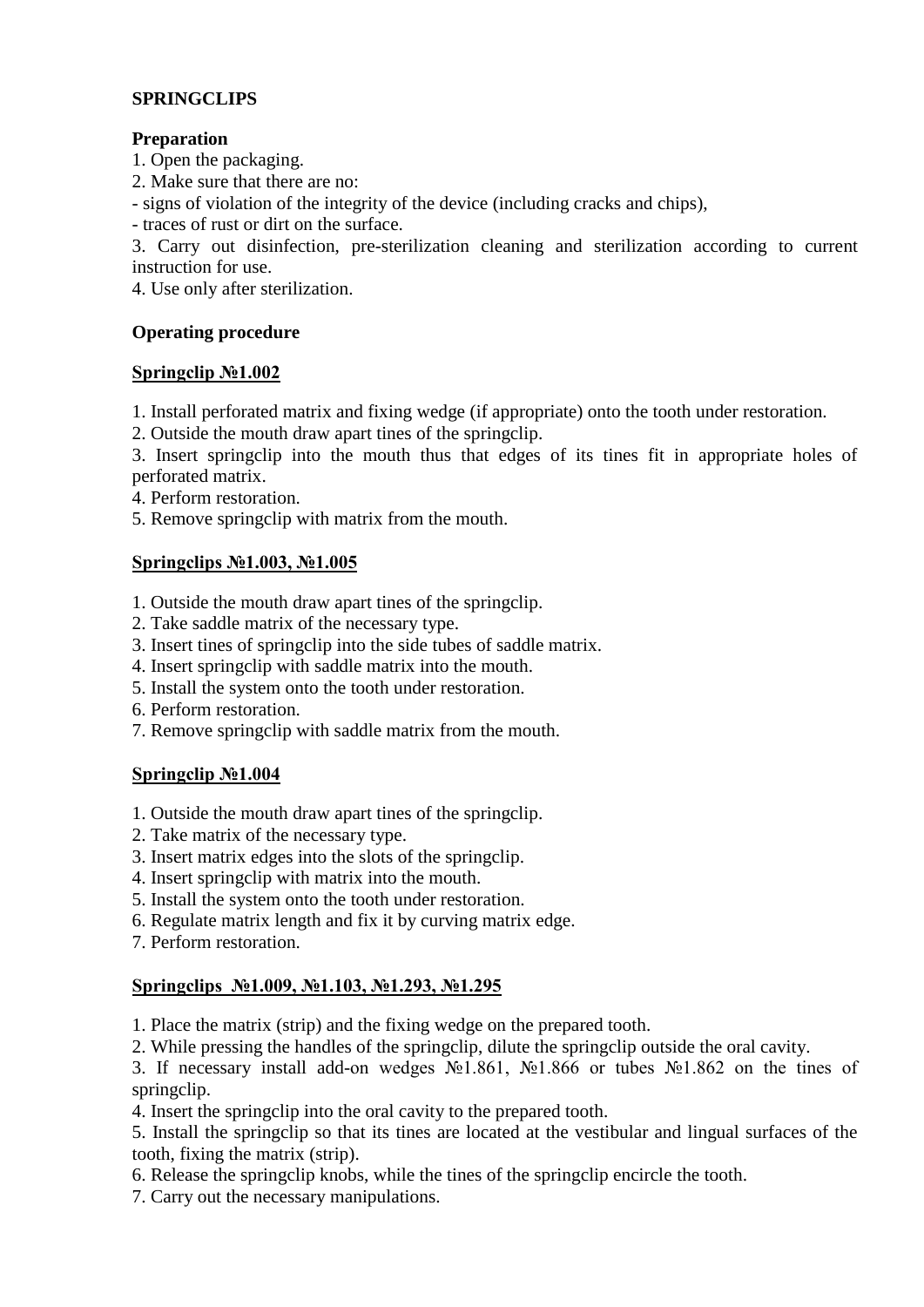8. Remove the springclip from the oral cavity using forceps, observing the sequence of actions opposite to the described sequence of actions for setting.

# **Warning:**

When installing the springclip:

- carry out all dilution manipulations outside the patient's oral cavity,

- avoid sharp dilution of the springclip,

- do not allow the tines of the springclip to spread over a distance of more than 10-12 mm.

# **MATRIX RETAINERS**

#### **Preparation**

1. Open the packaging.

2. Make sure that there are no:

- signs of violation of the integrity of the device (including cracks and chips),

- traces of rust or dirt on the surface.

3. Carry out disinfection, pre-sterilization cleaning and sterilization according to current instruction for use

4. Use only after sterilization.

# **Operating procedure**

# **Slot retainers № 1.014, № 1.104, № 1.114, №1.124, №1.144**

1. Insert the edges of the strip outside the mouth into the slot of the retainer.

- 2. Adjust the size of the formed loop.
- 3. Bend the free ends of the strip or matrix.
- 4. Put the loop on the tooth.
- 5. If necessary, fix the strip (matrix) with a fixing wedge or a ring.
- 6. Carry out the necessary dental procedures.
- 7. Separate the slot retainer from the strip (matrix).
- 8. Remove the strip (matrix) by hand or with crimp-on type forceps.

# **Matrix retainer № 1.006**

- 1. Open the package.
- 2. Make sure there are no:
- signs of violation of integrity of products cracks, scratches on the surface;
- traces of rust or dirt on the surface.

3. Carry out disinfection, pre-sterilization cleaning and sterilization in conventional steam autoclave or dry heat sterilizer.

- 4. Use right after sterilization.
- 5. Install perforated matrix and fixing wedge (if appropriate) onto the tooth under restoration.
- 6. Outside the mouth draw apart tines of retainer by driving the screw.

7. Insert retainer into the mouth thus that edges of its tines fit in appropriate holes of perforated matrix.

- 8. Fix matrix by driving the screw of the retainer.
- 9. Perform restoration.

10. Ease off the screw of retainer and remove retainer with matrix from the mouth.

# **Matrix retainers № 1.007, № 1.008**

1. Outside the oral cavity, combine the matrix retainer with the matrix.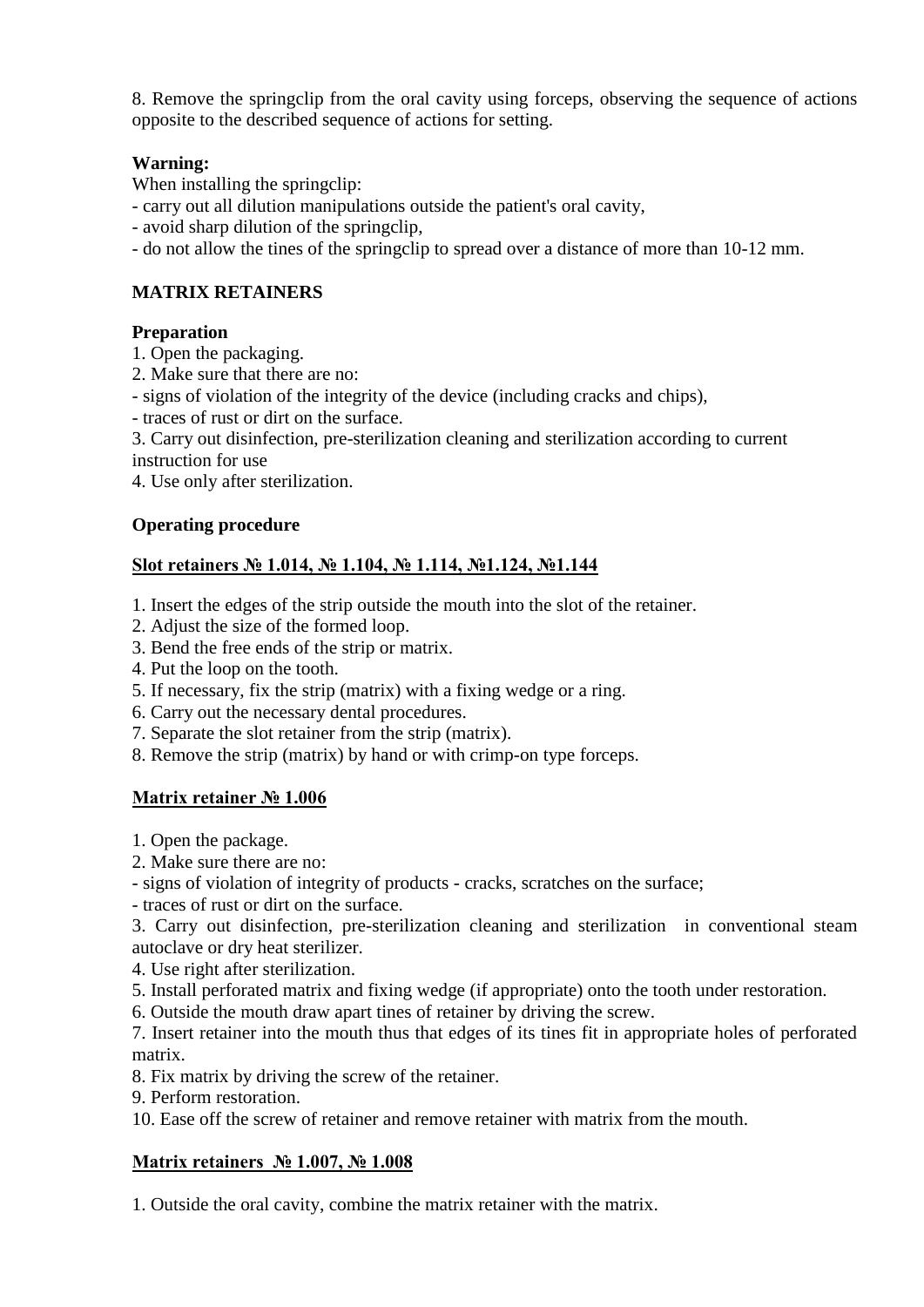- 2. Install the system on the restored tooth.
- 3. Carry out the restoration procedure.
- 4. Remove the matrix-retainer system from the oral cavity.

#### **STRIP HOLDERS**

#### **Preparation**

- 1. Open the packaging.
- 2. Make sure that there are no:
- signs of violation of the integrity of the device(including cracks and chips),
- traces of rust or dirt on the surface.
- 3. Carry out disinfection, pre-sterilization cleaning and sterilization according to current instruction for use

4. Use only after sterilization.

#### **Operating procedure**

# **Strip holders №1.106, №1.106А, №1.106В, №1.106C, №1.106D**

1. Outside the patient's mouth, insert the strip, stepping back from the edge of 2-3 mm, into the shaped slot of the holder until it stops.

- 2. Fold the short end out of the holder.
- 3. Fold the long end towards the second leg of the holder.
- 4. Squeeze the holder by hand to the required width.
- 5. Insert the strip into the second shaped slot until it stops.
- 6. Fold the free end out of the holder.
- 7. Stretch the strip by releasing the holder (№1.106), or by moving the bracket (№1.106A), or

rotating the nut (№1.106B, №1.106C, №1.106D).

- 8. Check the reliability of fixing the strip.
- 9. If necessary, cut off the long edge of the strip, leaving 2mm of the strip beyond the break.
- 10. Insert the holder with the strip into the interdental space.

11. Move the holder with the strip back and forth to clean the interdental space from tartar or filling material.

12. Remove the holder with the strip from the oral cavity.

13. Compress the holder by hand (№1.106), or by moving the bracket (№1.106A), or by rotating the nut (№1.106B, №1.106C, №1.106D).

14. Sequentially pull the edges of the strip out of the slots.

Recommendations for work

When installing the saw strip №1.384 (1), orient the saw edge away from the holder plates.

# **Strip holder №1.105A**

1. Outside the patient's mouth, insert the strip into the slots of the holder.

2. Tighten the clamping screws with a 1.369K key.

3. Stretch the strip by rotating the nut between the arches of the holder.

4. Insert the holder with the strip into the interdental space.

5. Move the holder with the strip back and forth to clean the interdental space from tartar or filling material.

- 6. Remove the holder with the strip from the oral cavity.
- 7. Loosen the strip tension by turning the nut.
- 8. Sequentially pull the edges of the strip out of the slots.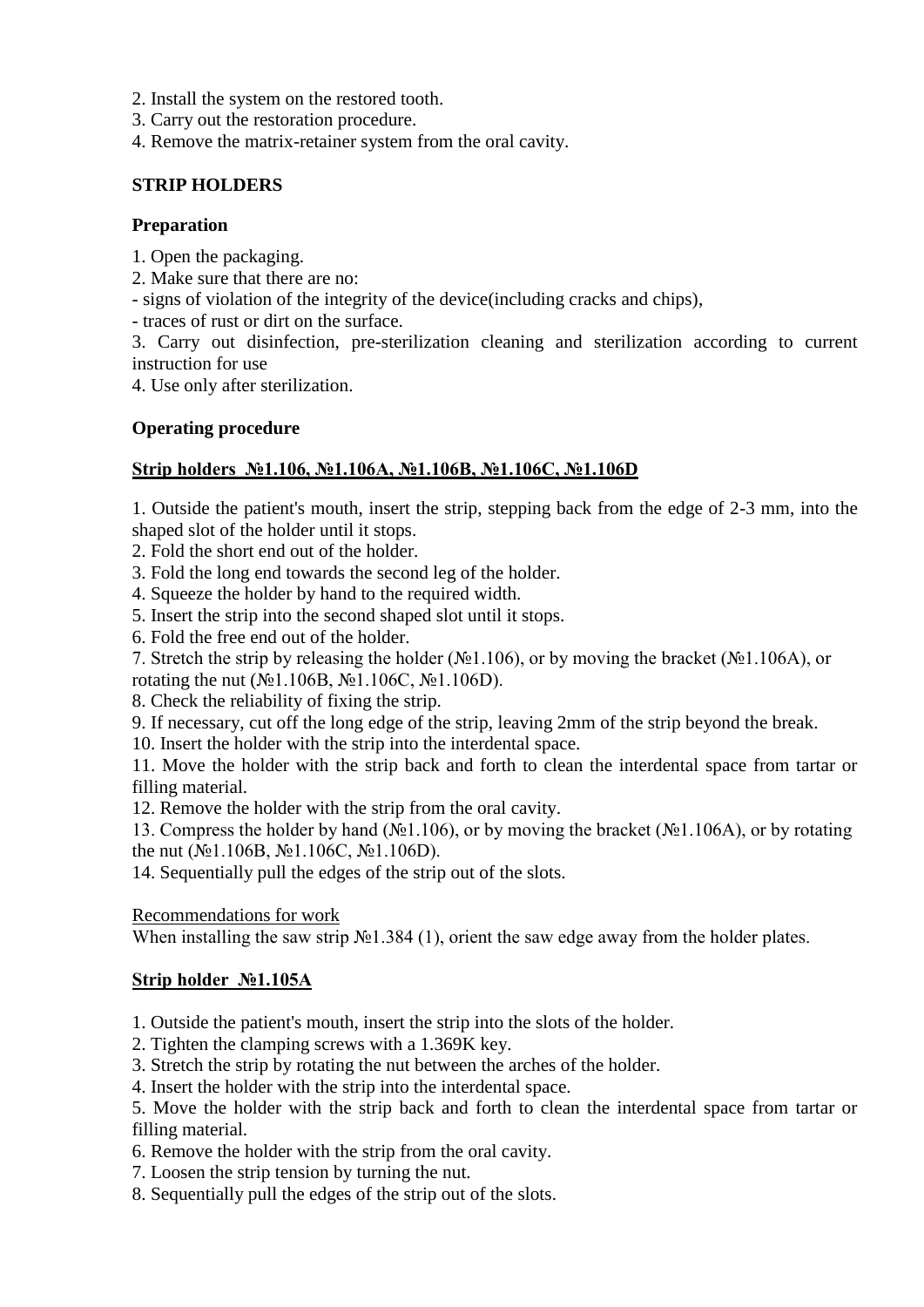# **Strip holder №1.105 (1.105B)**

1. Outside the patient's mouth, by rotating the nut, set the required distance between the holder slots.

2. Insert the strip, stepping back from the edge 2-3mm, into the shaped slot of the holder until it stops.

- 3. Fold the short end out of the holder.
- 4. Fold the long end towards the second leg of the holder.
- 5. Insert the strip into the second shaped slot until it stops.
- 6. Fold the free end out of the holder.
- 7. Turning the nut, tighten the strip. If necessary, use the key 1.369K.
- 8. Insert the holder with the strip into the interdental space.

9. Move the holder with the strip back and forth to clean the interdental space from tartar or filling material.

10. Remove the holder with the strip from the oral cavity.

11. Loosen the strip tension by turning the nut.

12. Sequentially pull the edges of the strip out of the slots.

Recommendations for work

When installing the saw strip №1.384 (1), orient the saw edge away from the holder plates.

# **PROXICUT HOLDERS**

#### **Preparation**

1. Open the packaging.

- 2. Make sure that there are no:
- signs of violation of the integrity of the device(including cracks and chips),
- traces of rust or dirt on the surface.

3. Carry out disinfection, pre-sterilization cleaning and sterilization according to current instruction for use

4. Use only after sterilization.

# **Operating procedure**

# **Proxicut holder №1.369B, 1.369C, 1.369D**

1. Outside the patient's mouth, insert the strip into the slots of the holder.

2. Tighten the clamping screws with a 1.369K key.

3. Stretch the strip by rotating the nut between the arches of the holder.

4. Insert and fix the holder in the handle  $N<sub>2</sub>1.107$ , or  $N<sub>2</sub>1.108$ , or  $N<sub>2</sub>1.109$ .

5. Insert the holder with the strip into the interdental space.

6. Move the holder with the strip back and forth to clean the interdental space from tartar or filling material.

7. Remove the holder with the strip from the oral cavity.

8. Loosen the strip tension by rotating the nut, remove the strip, separate the holder and the handle.

Recommendations for work

When installing the saw strip №1.384 (1), orient the saw edge away from the holder plates.

#### **Proxicut holder №1.389**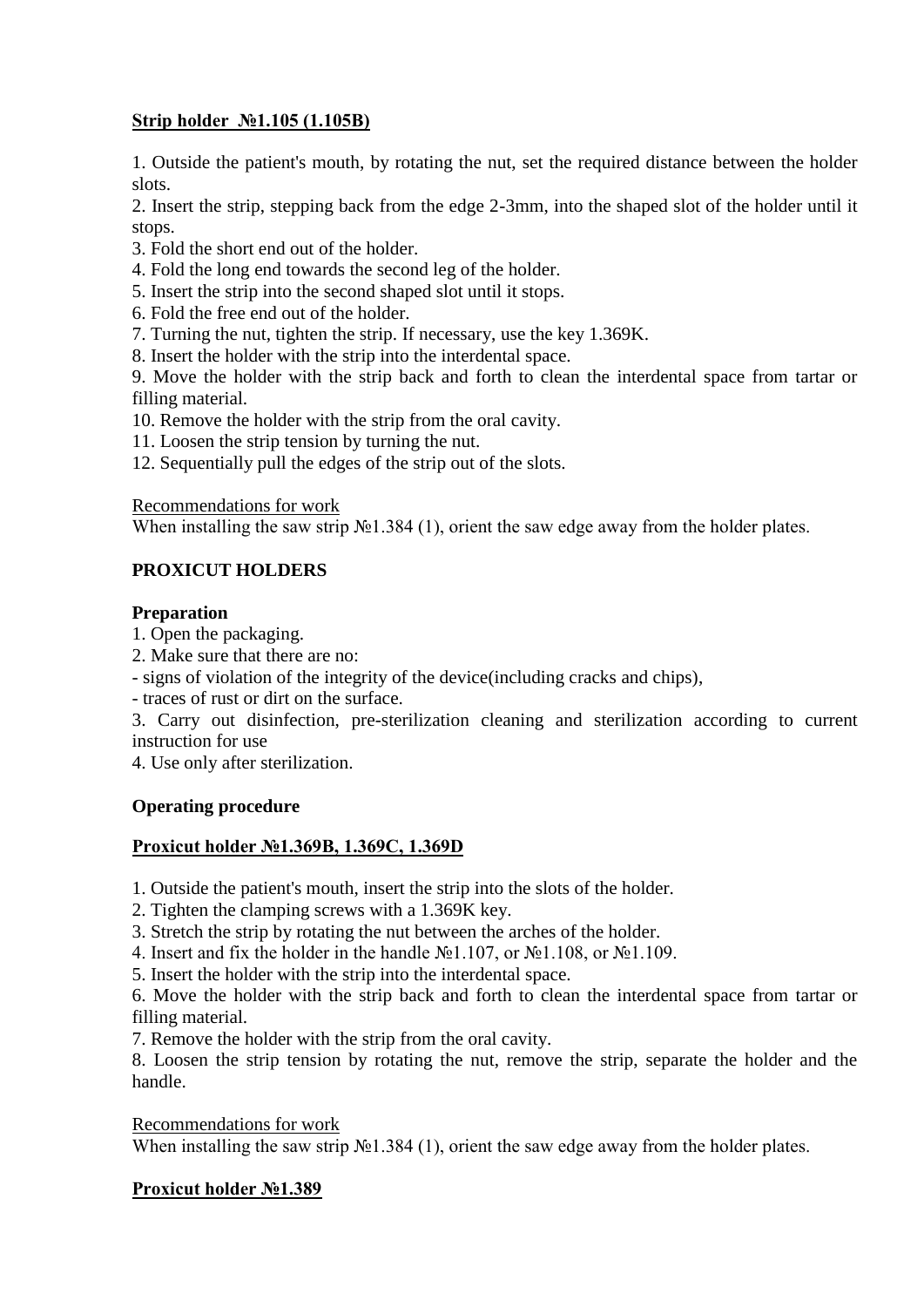1. Outside the patient's mouth, place the strip with a hole on the finger of the holder arc (the serrated edge of the strip should be oriented away from the holder arches).

- 2. Wrap the strip around both arcs of the holder with a figure eight.
- 3. Place the strip with the second hole on the pin of the opposite arc.
- 4. Stretch the strip by turning the handle of the holder.
- 5. Insert the holder with the strip into the interdental space.
- 6. Back and forth to clean the interdental space from tartar or filling material.
- 7. Remove the holder with the strip from the oral cavity.
- 8. Release the tension by rotating the holder knobs and remove the strip.

Recommendations for work

When installing the saw strip №1.384 (1), orient the saw edge away from the holder plates.

# **Matrix pliers №1.154, №1.164**

#### **Preparation**

- 1. Open the packaging.
- 2. Make sure that there are no:
- signs of violation of the integrity of the device (including cracks and chips),
- traces of rust or dirt on the surface.

3. Carry out disinfection, pre-sterilization cleaning and sterilization according to current instruction for use

4. Use only after sterilization.

#### **Operating procedure**

# **Matrix plier №1.154**

1. Select a matrix, wedge, cotton roll holder or any other dental accessory (accessory).

2. Outside the oral cavity, unclench the matrix plier / tweezer and place the accessory with the hole on the holder pin (plier) or ridged edges.

- 3. Fix the accessory by releasing the pressure on the arches of the matrix plier / tweezer.
- 4. Place the accessory with the plier / tweezer in the oral cavity.
- 5. If necessary, use the plier / tweezer to change the position of the die.
- 6. Remove the matrix plier / tweezer from the oral cavity.
- 7. Perform the necessary dental procedures.
- 8. Remove the accessory using the plier / tweezer.
- 9. Outside the oral cavity, separate the accessory and matrix plier / tweezer.

# **Matrix plier №1.164**

- 1. Select a matrix of size and shape corresponding to the size of the tooth and cavity in it.
- 2. Outside the oral cavity, take the matrix with the matrix plier.
- 3. Fix the matrix by pressing the matrix plier's handles and fix the plier.
- 4. Place the matrix with the plier in the oral cavity.
- 5. To remove the plier from the fixation press the plier's handles.
- 6. If necessary, use the plier to change the position of the die.
- 7. Remove the matrix plier from the oral cavity.
- 8. Perform the necessary dental procedures.
- 9. Remove the matrix using the matrix plier.
- 10. Outside the oral cavity, separate the matrix and matrix plier.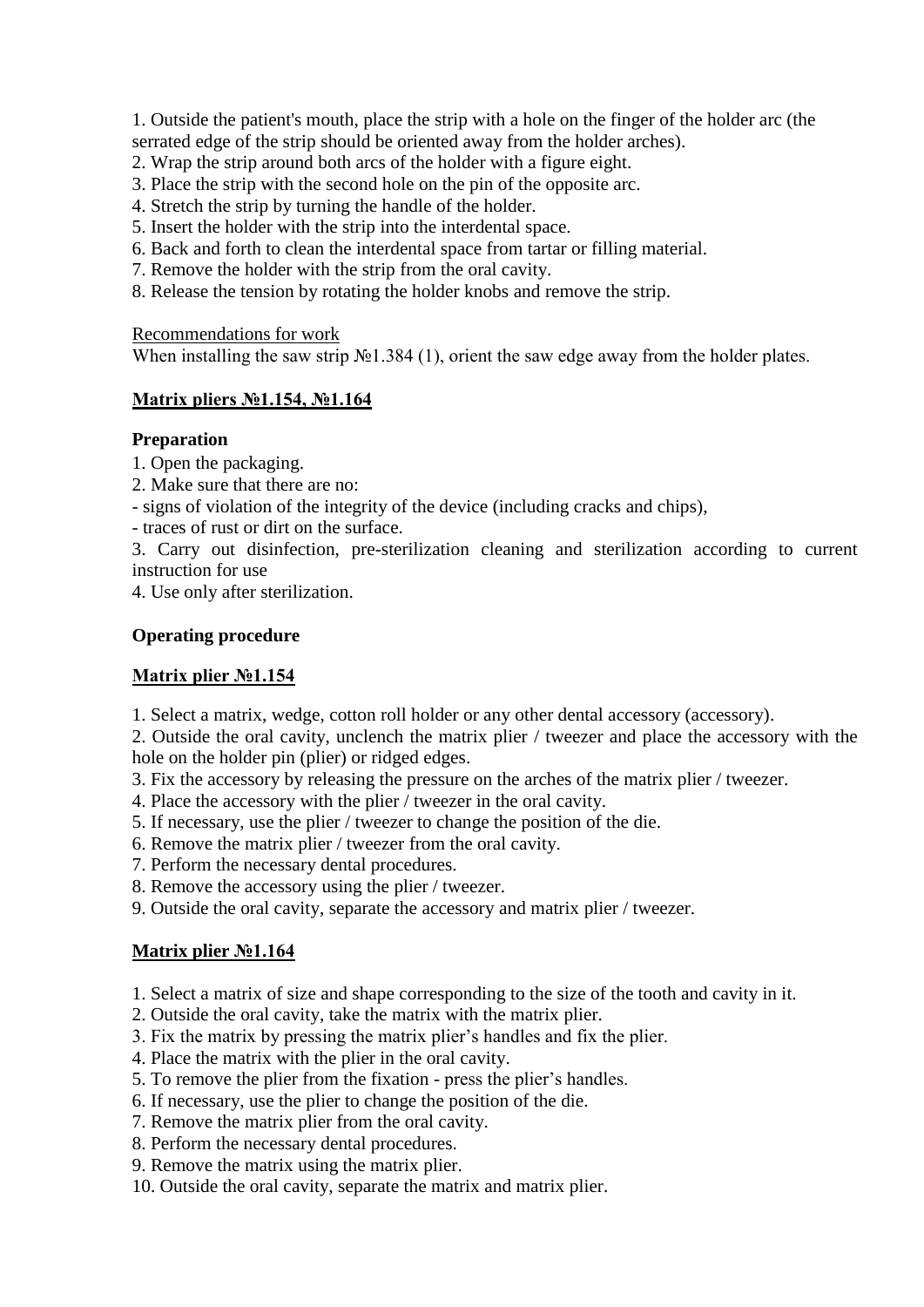# **FORCEPS**

# **Preparation**

1. Open the packaging.

2. Make sure that there are no:

- signs of violation of the integrity of the device (including cracks and chips),

- traces of rust or dirt on the surface.

3. Carry out disinfection, pre-sterilization cleaning and sterilization according to current instruction for use.

4. Use only after sterilization.

# **Operating procedure**

1. Outside the oral cavity insert forceps tines into the ring, open the ring and fix it in the extended state.

2. Insert forceps with the ring into the oral cavity to the tooth, on which the matrix or strip and the fixing wedge are previously installed.

3. Place the tines of the ring at the vestibular and lingual sides of the outer surface of the matrix or strip and release the handles of the forceps, while the tines of the ring should cover the tooth.

4. Disengage the tines of the forceps from the ring and remove the forceps from the oral cavity.

5. Carry out the necessary dental procedures.

6. Remove the ring from the tooth using forceps, observing the sequence of actions opposite to the described sequence of actions for setting.

#### **Warning:**

In order to avoid premature failure of the forceps and the ring, the ring opening with the forceps must be performed to the minimum required level that ensures the setting and removal of the ring (up to a distance between the tines of no more than 11 mm).

# **HANDLES**

# **Preparation**

1. Open the packaging.

2. Make sure that there are no:

- signs of violation of the integrity of the device(including cracks and chips, rupture of arcs in any of the places)

- traces of rust or dirt on the surface.

3. Carry out disinfection, pre-sterilization cleaning and sterilization according to current instruction for use

4. Use only after sterilization.

#### **Operating procedure**

1. Outside the mouth, connect the holder with the required element.

- 2. Fix the required element in the handle.
- 3. Insert the holder with the required element into the patient's mouth.
- 4. Carry out the necessary dental procedures.
- 5. Remove the handle-holder with the required element from the oral cavity.
- 6. Release the required element.
- 7. Disconnect the holder from the required element.

# **CONTACT-FORMERS**

#### **Preparation and sterilization**